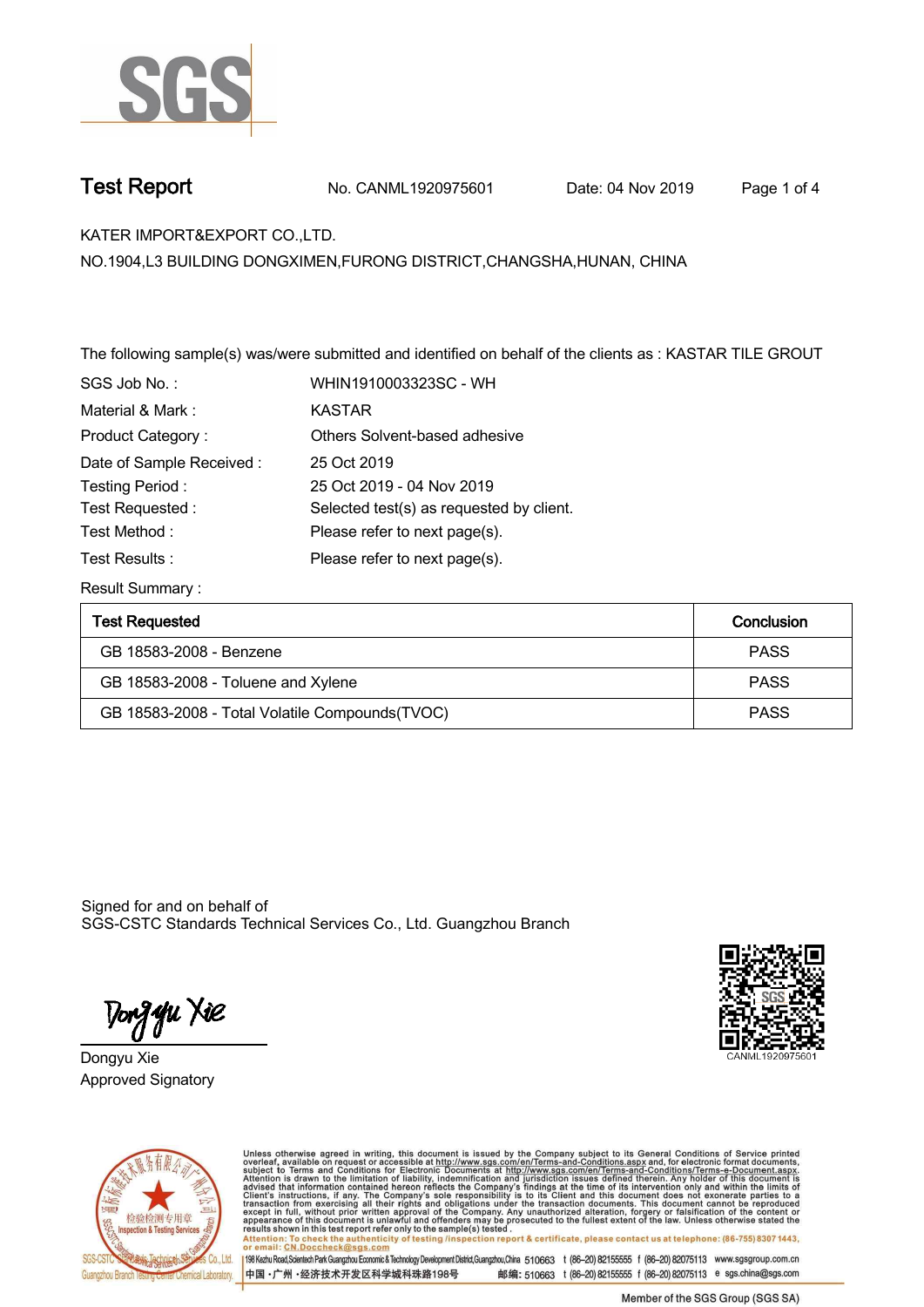

**Test Report. No. CANML1920975601** Date: 04 Nov 2019 Page 2 of 4

**Test Results :.**

**Test Part Description : .**

| Specimen No.    | SGS Sample ID    | <b>Description</b>                                                           |
|-----------------|------------------|------------------------------------------------------------------------------|
| SN <sub>1</sub> | CAN19-209756.003 | Colorless transparent paste(A) : White transparent paste(B)<br>$=1: 1$ (W/W) |

**Remarks :**

 **(1) 1 mg/kg = 0.0001% (2) MDL = Method Detection Limit (3) ND = Not Detected ( < MDL ) (4) "-" = Not Regulated**

# **GB 18583-2008 - Benzene.**

**Test Method :. With reference to GB 18583-2008 Annex B, analysis was performed by GC-FID. .**

| <u>Test Item(s)</u> | Limit | <u>Unit</u> | <b>MDL</b> | 003         |  |
|---------------------|-------|-------------|------------|-------------|--|
| Benzene             | 5.0   | g/kg        | 0.10       | <b>ND</b>   |  |
| Comment             |       |             |            | <b>PASS</b> |  |

# **GB 18583-2008 - Toluene and Xylene.**

**Test Method :. With reference to GB 18583-2008 Annex C, analysis was performed by GC-FID. .**

| Test Item(s)     | Limit | <u>Unit</u> | <b>MDL</b>               | 003         |
|------------------|-------|-------------|--------------------------|-------------|
| Toluene          |       | g/kg        |                          | ND          |
| Xylene           |       | g/kg        |                          | ND          |
| Toluene + Xylene | 150   | g/kg        | $\overline{\phantom{a}}$ | ND          |
| Comment          |       |             |                          | <b>PASS</b> |

# **GB 18583-2008 - Total Volatile Compounds(TVOC).**

**Test Method :. With reference to GB 18583-2008 Annex F. .**



Unless otherwise agreed in writing, this document is issued by the Company subject to its General Conditions of Service printed overleaf, available on request or accessible at http://www.sgs.com/en/Terms-and-Conditions.asp results shown in this test report refer only to the sample(s) tested .<br>Attention: To check the authenticity of testing /inspection report & certificate, please contact us at telephone: (86-755) 8307 1443,<br>or email: <u>CN.Doc</u>

198 Kezhu Road,Scientech Park Guangzhou Economic & Technology Development District,Guangzhou,China 510663 t (86-20) 82155555 f (86-20) 82075113 www.sgsgroup.com.cn 中国·广州·经济技术开发区科学城科珠路198号 邮编: 510663 t (86-20) 82155555 f (86-20) 82075113 e sgs.china@sgs.com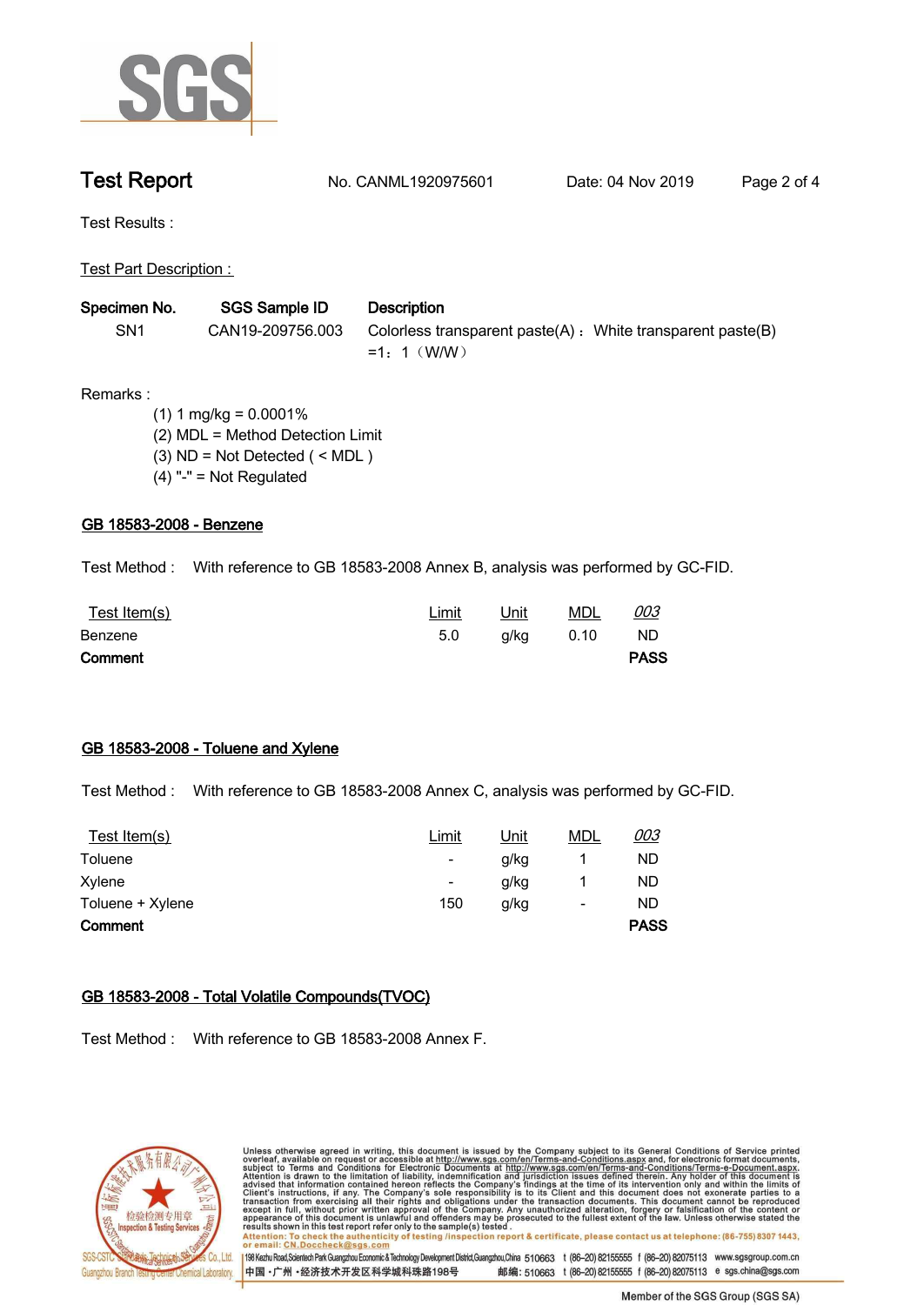

| <b>Test Report</b>                              | No. CANML1920975601 |             | Date: 04 Nov 2019 | Page 3 of 4       |  |
|-------------------------------------------------|---------------------|-------------|-------------------|-------------------|--|
| Test Item(s)<br>Total Volatile Compounds (TVOC) | Limit<br>700        | Unit<br>q/L | MDL<br>50         | <u>003</u><br>337 |  |
| Comment                                         |                     |             |                   | <b>PASS</b>       |  |



Unless otherwise agreed in writing, this document is issued by the Company subject to its General Conditions of Service printed<br>overleaf, available on request or accessible at http://www.sgs.com/en/Terms-and-Conditions.asp

Attention: To chack the authoritiety of testing /inspection report & certificate, please contact us at telephone: (86-755) 8307 1443,<br>Attention: To check the authoritiety of testing /inspection report & certificate, please 198 Kezhu Road,Scientech Park Guangzhou Economic & Technology Development District,Guangzhou,China 510663 t (86-20) 82155555 f (86-20) 82075113 www.sgsgroup.com.cn

邮编: 510663 t (86-20) 82155555 f (86-20) 82075113 e sgs.china@sgs.com 中国·广州·经济技术开发区科学城科珠路198号